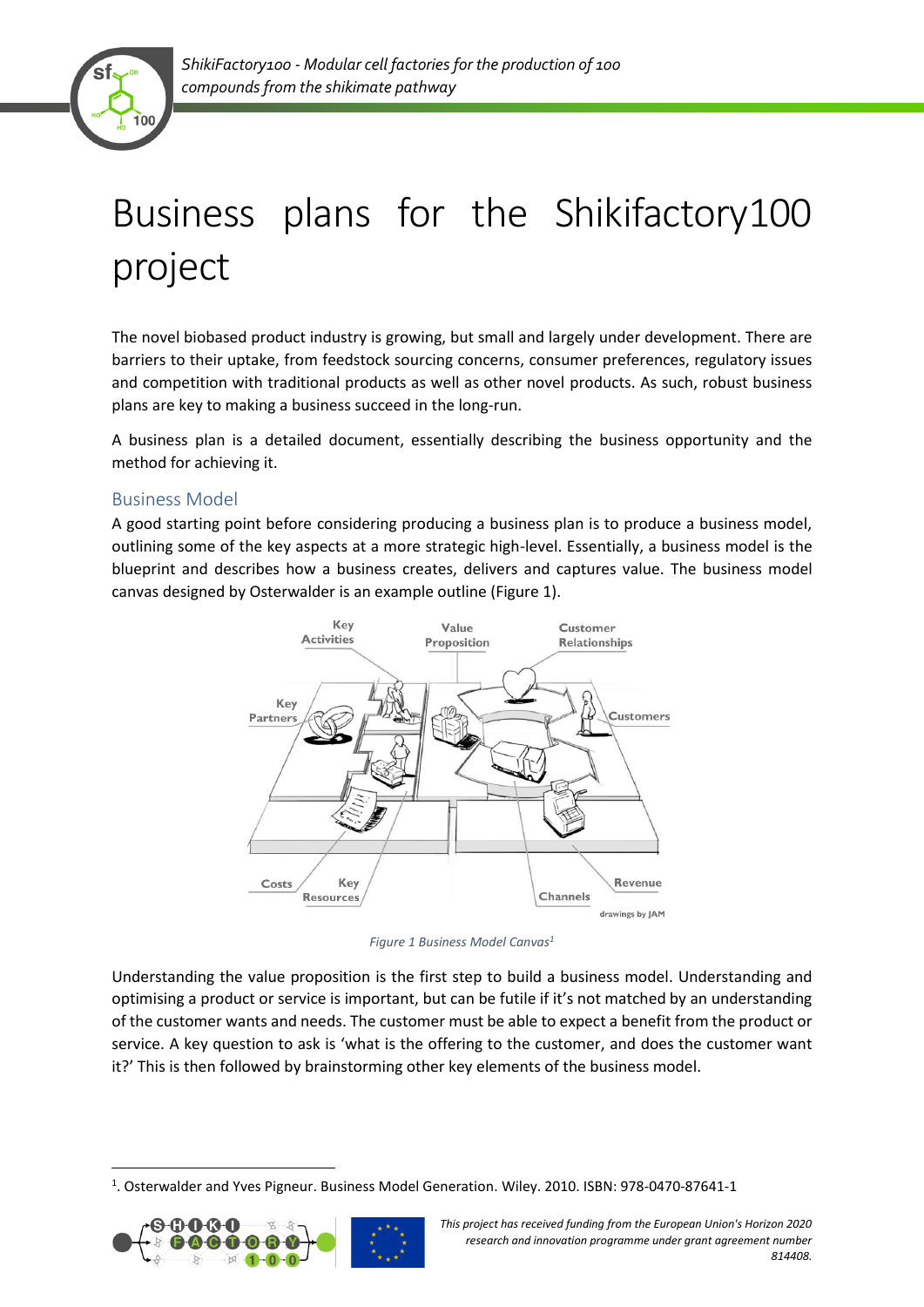

The activities of the business and the resources required should be considered, which helps to give an outline of the key partners. Then, costs to the business and revenue channels in order to determine if the business is economically viable.

Once the business model has been created and understood, this is the primary outline for the business and a more in-depth business plan can be generated.

### Business Plan

A business plan can come in many different formats, shapes and sizes, but the main concepts that should be included are the goals of a business and how to achieve those goals. Some things to consider including are:

- **The Company.** This contains the summary of the value proposition, detailing the product and business opportunity and where the company sits in the value chain.
- **Market & Competitive Analysis.** Understanding the target market and how much of it can be captured is key, as well as assumed industrial, societal, economic and market influences on the business and both direct and indirect competition.
- **Process Design.** The technology and production efforts should be detailed here, as well as any sustainability efforts. It also helps to calculate production costs and investment required.
- **Marketing & Promotion.** It's important to communicate the value proposition and unique selling point to the customer.
- **Financial Plan.** Estimated income and costs is needed, and there may be cash requirements for start-up costs. Projection of expected revenue, costs and risks is important information for investors.
- **Personnel, Management and Organisation.** Employees and governance should be described.
- **Intellectual Property.** Making sure you have freedom to operate is an important consideration.

A business plan should also contain a SWOT (strengths, weakness, opportunities and threats) analysis. Similarly, potential risks should be identified and mitigation strategies given. In addition, a project plan should be included, showing what needs to be done and when will it be done. This could be such as a timeline for transitioning from a pilot plant to commercial plant, or if any further research needs to be done.

Lastly, an executive summary is written, which usually goes at the beginning of the business plan.

### Business plan for a biobased business

For businesses operating within the bioeconomy there will likely be comparable opportunities and threats.

For many biobased products, there is a price premium for the consumer as a result of the smaller industry and developing technology. In general, there is a 'greening' of society and a trend towards a growing consumer preference for perceived green products but consumers need to be able to see an additional benefit in order to justify the higher price often associated with biobased products. Effective marketing is an important tool to help consumers choose biobased products. This can also take the form of obtaining appropriate labels and certificates to demonstrate sustainability. In general, there is a regulatory push in support of increased biobased content in products and materials.



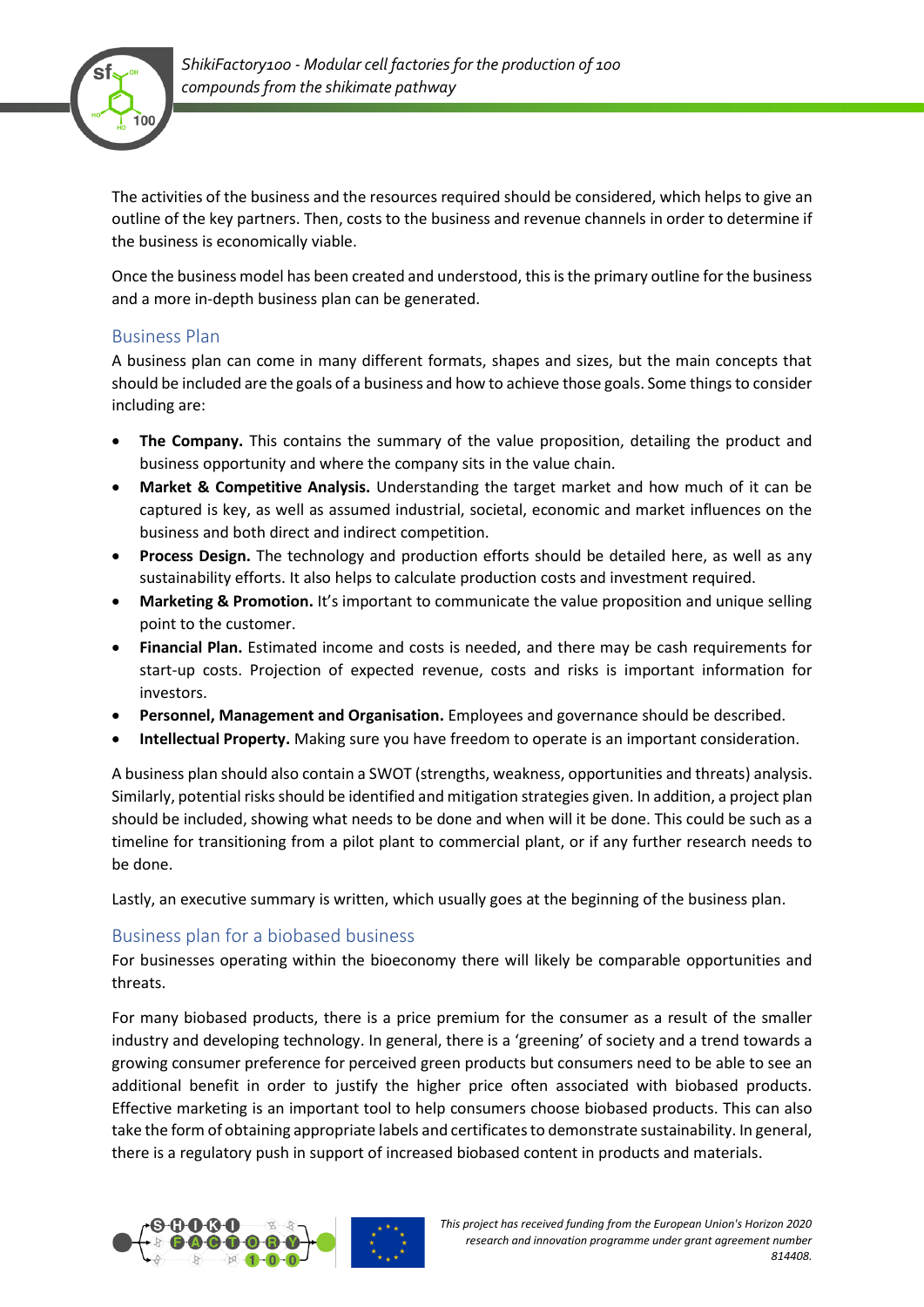

Technology-readiness can be a hinderance. In addition, price competitiveness with fossil-based feedstocks is a challenge, and can be impacted by factors such as increases and decreases in oil prices.

Security of biomass feedstock supply and quality must be demonstrated. Increased research and development will help to build up biobased supply chains and technology offerings.

## Shikifactory100 Project

The development of economically feasible and sustainable biotechnological processes as alternatives to oil-based chemistry is one of the major goals of the biobased economy. Synthetic biology and biobased processes are expected to become the preferred approach to produce chemicals from renewable feedstocks using cell factories. ShikiFactory100 is a Horizon2020 funded project with the aim of boosting synthetic biology competitiveness in Europe.

The project aims to produce more than 100 high-added value compounds from the shikimate pathway. The project will develop and consolidate an integrated Synthetic Biology platform for engineering tailored strains, based on simplified and optimized genomes for the efficient, costeffective bio-based production of chemicals around the shikimate hub.

It has a consortium of 11 project partners, including NNFCC. One of NNFCC's roles is to create business plans for the exploitation of the key results of the project.

### ShikiFactory exploitation

NNFCC's task is to create business models for each key exploitable result, using the business canvas model approach to ensure all key aspects are considered. The development of these business models will draw on the key findings of the conclusions of the sustainability appraisal – a task, also carried out by NNFCC, which analyses all 100 compoundsfrom an economic, environmental and social perspective to discover the most exploitable results.



*Figure 2 Four-quadrant diagram to assess the market and technical attractiveness of the 100 compounds.*